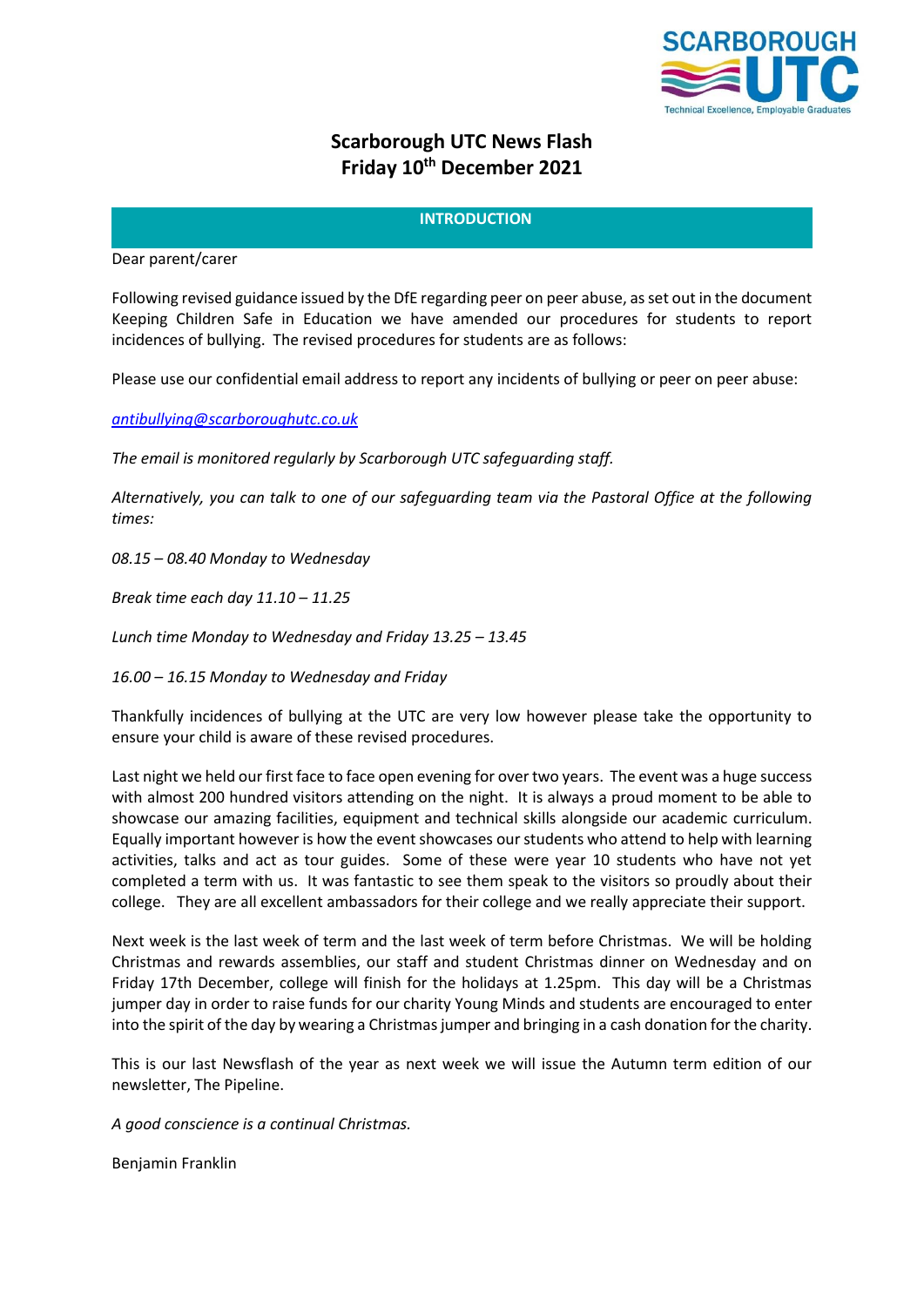*Christmas will always be as long as we stand heart to heart and hand in hand.*

Dr. Seuss

Thank you for your support.

# **Mr. Kilgour**

## **Principal**

# **T&L@SUTC**

This term our teaching team have continued to work in Professional Learning Teams as a part of their CPD (Continued Professional Development) sessions. Professional Learning Teams involve teachers working together to develop, trial, evaluate and refine a teaching strategy, this terms focus being the application of Walkthrus educational resources. Teams were allocated an area of pedagogy to research and trial including peer observations and student resource review. Strategies include metacognitive talk, peer support retrieval, dual coding and using a knowledge organiser. We are now at the end of this terms PLT cycle with teams currently summarising findings, sharing resources and measuring impact. This aspect of CPD within our teaching team is just one of the ways in which we can ensure that students attending Scarborough UTC have access to the highest quality learning experience.

## **ASSESSMENT AND CURRICULUM**

#### All Years:

All assessment information, Attendance, Professional values, behaviour and target information is published on the "My Child at school" app. This is a secure and personal portal that allows you to assess the progress of your child at any time. Invites for the portal have been issued. If there are any issues accessing the app, please report this t[o enquiries@scarboroughutc.co.uk](mailto:enquiries@scarboroughutc.co.uk) for further assistance. Registering for the APP is vital as this is the primary method of regular communication to parents.

#### Behaviour and Safety

It is important to continue the highest standards of business dress policy, with masks worn in communal areas. Please check and ensure that equipment, stationary and scientific calculators are in good working order.

Maintaining 100% attendance is important to ensure we can continue to support progress effectively. Students are supported through tutor time with attendance challenges. Attendance is a very important focus for all students to ensure we can support attainment throughout the Autumn term. A hard-working environment is vital to ensure students feel safe and make continued progress.

Firstly, structures are in place to guarantee that all students gain best opportunity to meet high standards and are recognised for hard work in areas identified by **P**rofessional **V**alues and **E**mployability **S**kills (**PVES**), these positive points are identified on your MCAS parental account. By tracking this information regularly, you will be able to identify areas of strength and development for your child.

#### **Curriculum, Feedback and Assessment**

**Year 10 & 12**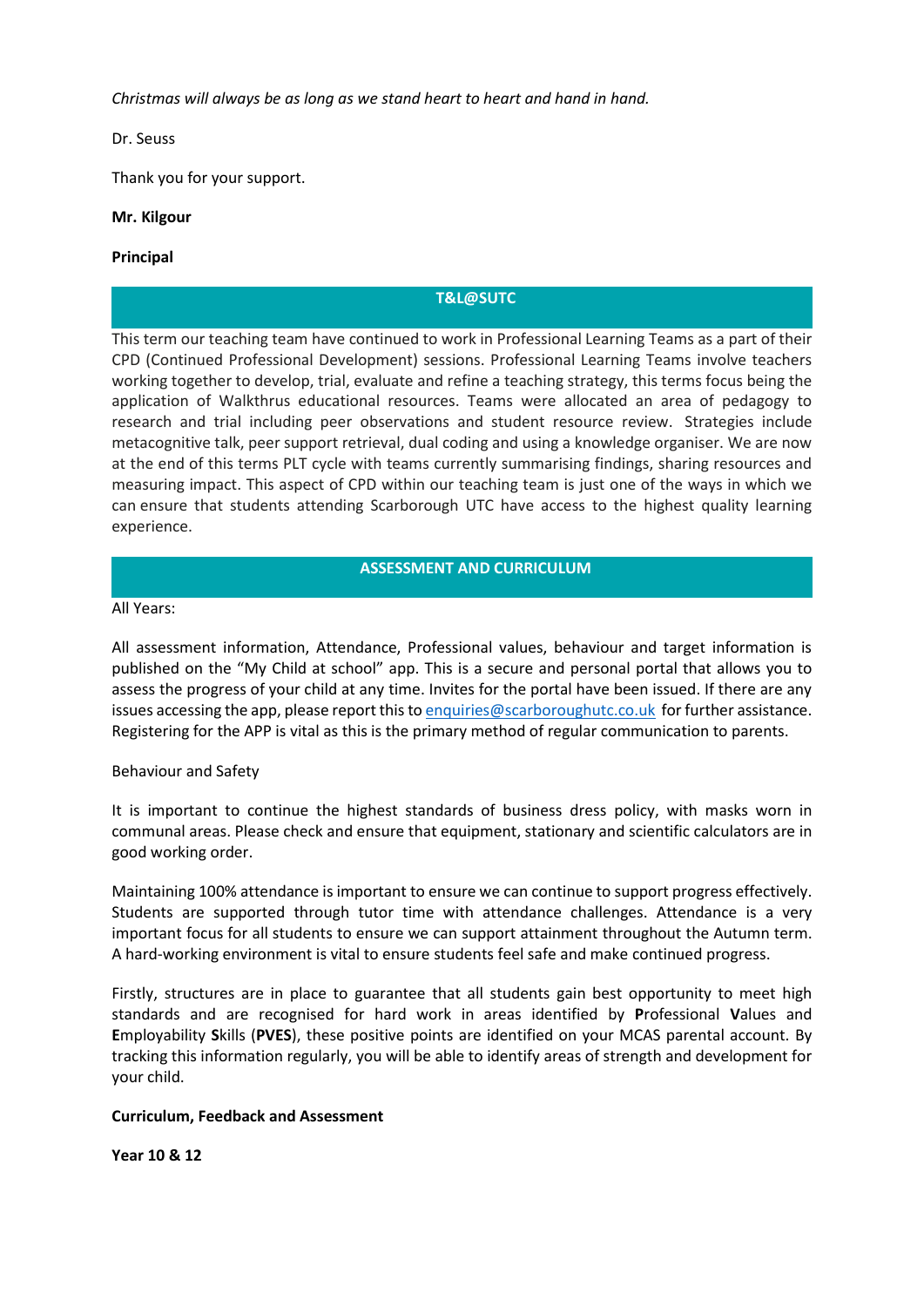The results of recent formative assessments are available on MCAS

#### **Year 11 & Y13**

Following progress evening students are now working towards Pre – Public exams in February. You will receive an invite to attend exams preparation evening which is scheduled for the 13<sup>th</sup> of January 2022. Arrangements and details for this event will be communicated by letter on MCAS and we will invite parents and students to the event using the online event booking system on MCAS.

#### **SIXTH FORM**

It was excellent to see so many of our Sixth form students leading and supporting at our Open Event on Thursday this week. They were good ambassadors for the college and demonstrated good employability skills working as a team.

Students in Year 12 got to visit Coventry University Engineering Department on Friday afternoon as part of their enrichment studies.

Year 13 students have been busy applying to both universities and apprenticeships. Many UCAS applications have been sent this week and there are just a few outstanding that we are keen to sort for Christmas. The cost of one choice is £22 and five choices £26.50. All students have been given detailed feedback on their personal statements. They apply through UCAS Hub. Students applying to University in Year 13 have been given guidance on completing their applications on Wednesday mornings and on Friday afternoons.

Congratulations to those who have applied to the Social Mobility Scheme this week.

Students in the sixth form should attend every Wednesday and Friday morning for assembly and the employability tutor session.

#### **ETHOS**

The theme of the week has been Disability Awareness. Mr. Kilgour has led assemblies on the inspirational lives of those with disabilities including: Stephen Hawking, Nick Vujicic and Rose Ayling Ellis. Students have seen art from the mouth and foot painting Artist Ian Parker.

Students will be hosting a bake sale for Young Minds on Monday 13th December and will wear their Christmas Jumpers on Friday  $17<sup>th</sup>$  December by bringing a £1 donation for the charity.

Our Christmas appeal will collect toys for the NYCC Children's Appeal and tins of food for The Rainbow Centre. If you are able to send in donations for these appeals we would be very grateful

## **Awards – week ending 3 rd December 2021**

- Year 10 100% Attendance William Boston and Amy Cross
- Year 11 100% Attendance Phoebe Levy and Finlay Cornwall
- Year 12 100% Attendance Samuel Dawson
- Year 13 100% Attendance Harvey Moseley
- Year 10 For demonstrating excellent Self-Management Mya Crane